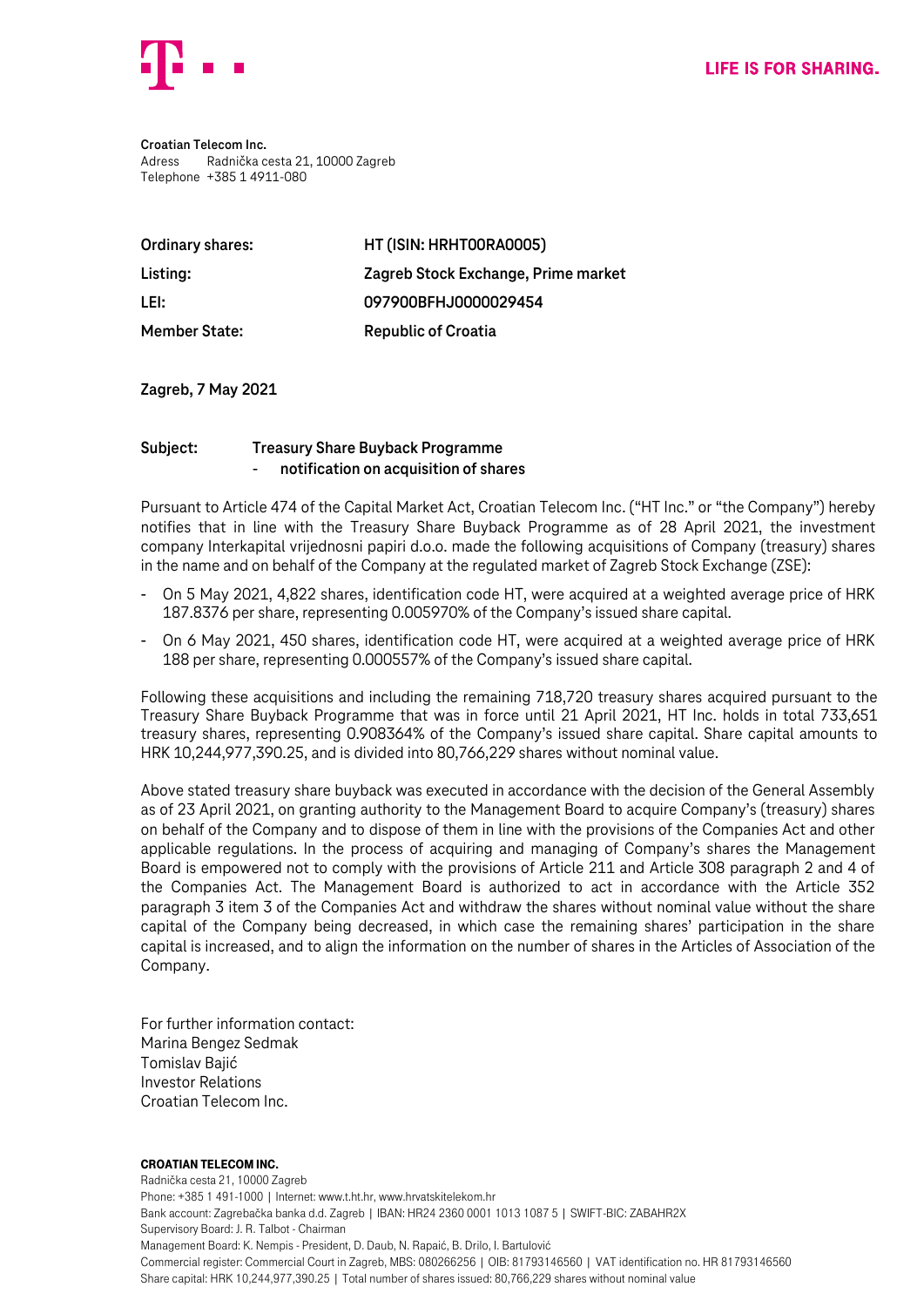**INTERKAPITAL vrijednosni papiri d.o.o.**

**Template for notification on acquisition of shares identification code HT, in the name and on behalf of Hrvatski Telekom d.d.**

|                  |                                                                                                                              | Details of the legal entity filing out the template                                                                                                                                                            |           |  |
|------------------|------------------------------------------------------------------------------------------------------------------------------|----------------------------------------------------------------------------------------------------------------------------------------------------------------------------------------------------------------|-----------|--|
|                  |                                                                                                                              | INTERKAPITAL vrijednosni papiri d.o.o. za poslovanje vrijednosnim papirima                                                                                                                                     |           |  |
|                  | Registered seat: Zagreb, Masarykova 1                                                                                        |                                                                                                                                                                                                                |           |  |
| OIB: 68481874507 |                                                                                                                              |                                                                                                                                                                                                                |           |  |
|                  | MBS: 080420080                                                                                                               |                                                                                                                                                                                                                |           |  |
|                  | Competent Court: Commercial Court in Zagreb                                                                                  |                                                                                                                                                                                                                |           |  |
| 2                | <b>Reason for the notification</b>                                                                                           |                                                                                                                                                                                                                |           |  |
|                  | Program                                                                                                                      | a) Acquisition of shares identification code HT, in the name and on behalf of Hrvatski Telekom d.d.,<br>pursuant to Contract on Brokerage Services, for the purpose of execution of the Treasury Share Buyback |           |  |
|                  | b) Initial notification                                                                                                      | <b>INITIAL NOTIFICATION</b>                                                                                                                                                                                    |           |  |
|                  | /Amendment                                                                                                                   |                                                                                                                                                                                                                |           |  |
| 3                | Details of the issuer                                                                                                        |                                                                                                                                                                                                                |           |  |
| a)               | Name                                                                                                                         | Hrvatski Telekom d.d.                                                                                                                                                                                          |           |  |
| b)               | LEI                                                                                                                          | 097900BFHJ0000029454                                                                                                                                                                                           |           |  |
| 4                | Details of the transaction(s): section to be repeated for each date and each place where<br>transactions have been conducted |                                                                                                                                                                                                                |           |  |
|                  | a) Description of the                                                                                                        | <b>Shares</b>                                                                                                                                                                                                  |           |  |
|                  | financial instrument,                                                                                                        |                                                                                                                                                                                                                |           |  |
|                  | type of instrument                                                                                                           | Ordinary shares of the issuer Hrvatski Telekom d.d.                                                                                                                                                            |           |  |
|                  | Identification code                                                                                                          |                                                                                                                                                                                                                |           |  |
|                  |                                                                                                                              | Identification code: HT                                                                                                                                                                                        |           |  |
|                  |                                                                                                                              | ISIN: HRHTOORAOOO5                                                                                                                                                                                             |           |  |
|                  | b) Nature of the                                                                                                             | Acquisition of shares                                                                                                                                                                                          |           |  |
|                  | transaction                                                                                                                  |                                                                                                                                                                                                                |           |  |
|                  | c) $Price(s)$ and volume $(s)$                                                                                               | Price(s)                                                                                                                                                                                                       | Volume(s) |  |
|                  |                                                                                                                              |                                                                                                                                                                                                                |           |  |
|                  |                                                                                                                              | 191,00                                                                                                                                                                                                         | 172       |  |
|                  |                                                                                                                              | 191,00                                                                                                                                                                                                         | 28        |  |
|                  |                                                                                                                              | 191,00                                                                                                                                                                                                         | 200       |  |
|                  |                                                                                                                              | 190,00                                                                                                                                                                                                         | 235       |  |
|                  |                                                                                                                              | 190,00                                                                                                                                                                                                         | 265       |  |
|                  |                                                                                                                              | 189,00                                                                                                                                                                                                         | 145       |  |
|                  |                                                                                                                              |                                                                                                                                                                                                                |           |  |
|                  |                                                                                                                              | 189,00                                                                                                                                                                                                         | 130       |  |
|                  |                                                                                                                              | 189,00                                                                                                                                                                                                         | 88        |  |
|                  |                                                                                                                              | 189,00                                                                                                                                                                                                         | 237       |  |
|                  |                                                                                                                              | 187,00                                                                                                                                                                                                         | 20        |  |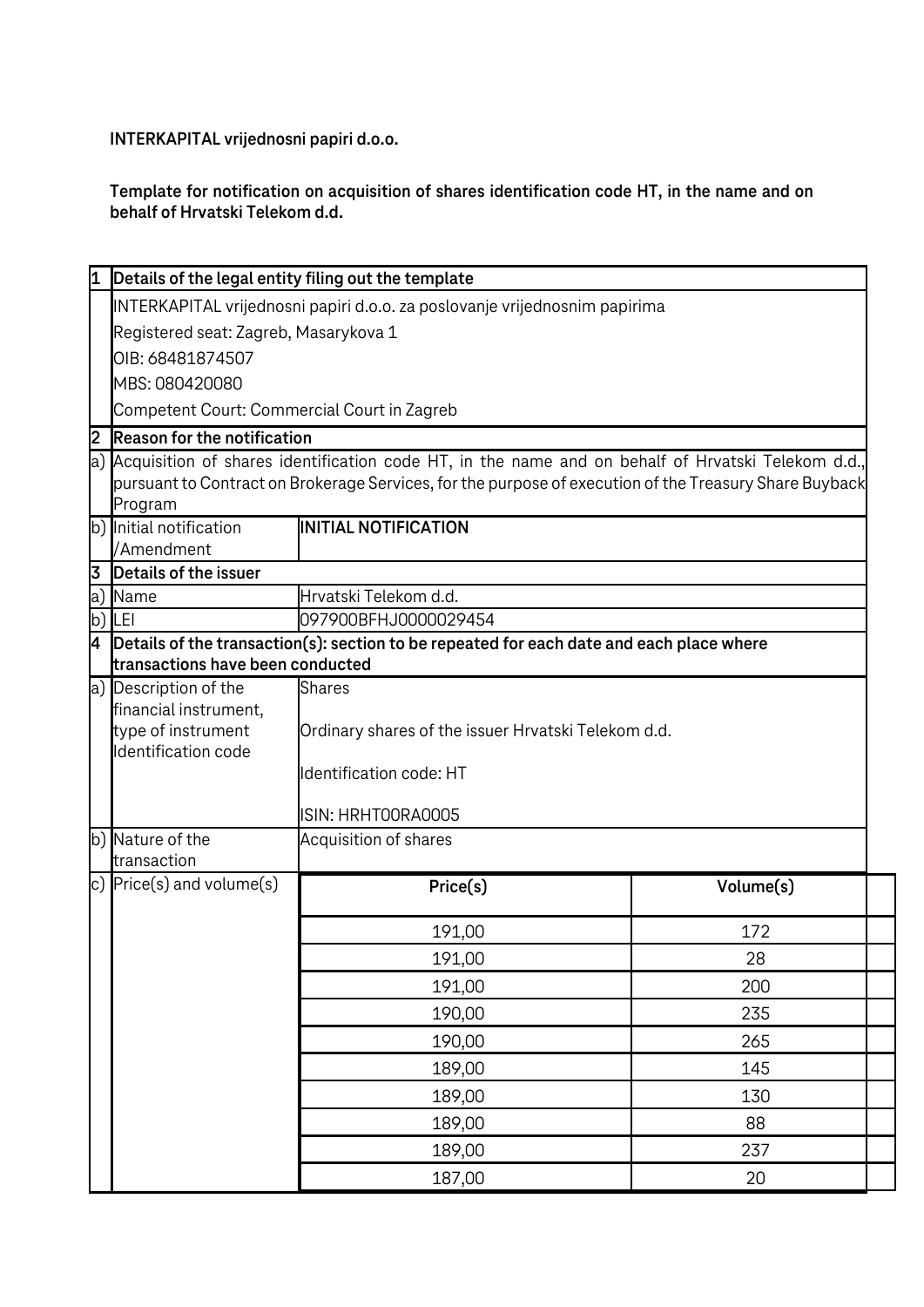|                                                   | 187,00                                          | 349  |  |
|---------------------------------------------------|-------------------------------------------------|------|--|
|                                                   | 187,00                                          | 90   |  |
|                                                   | 187,00                                          | 541  |  |
|                                                   | 187,00                                          | 1800 |  |
|                                                   | 186,50                                          | 140  |  |
|                                                   | 186,50                                          | 69   |  |
|                                                   | 186,50                                          | 37   |  |
|                                                   | 186,50                                          | 69   |  |
|                                                   | 186,50                                          | 69   |  |
|                                                   | 186,50                                          | 69   |  |
|                                                   | 186,50                                          | 69   |  |
| d) Aggregated information<br>Aggregated<br>volume | Aggregated volume: 4822<br>Price: 187,8376      |      |  |
| Price                                             |                                                 |      |  |
| Date of the transaction<br>$\ket{\mathrm{e}}$     | 2021-05-04                                      |      |  |
| f)<br>Place of the transaction                    | Regulated market of Zagreb Stock Exchange (ZSE) |      |  |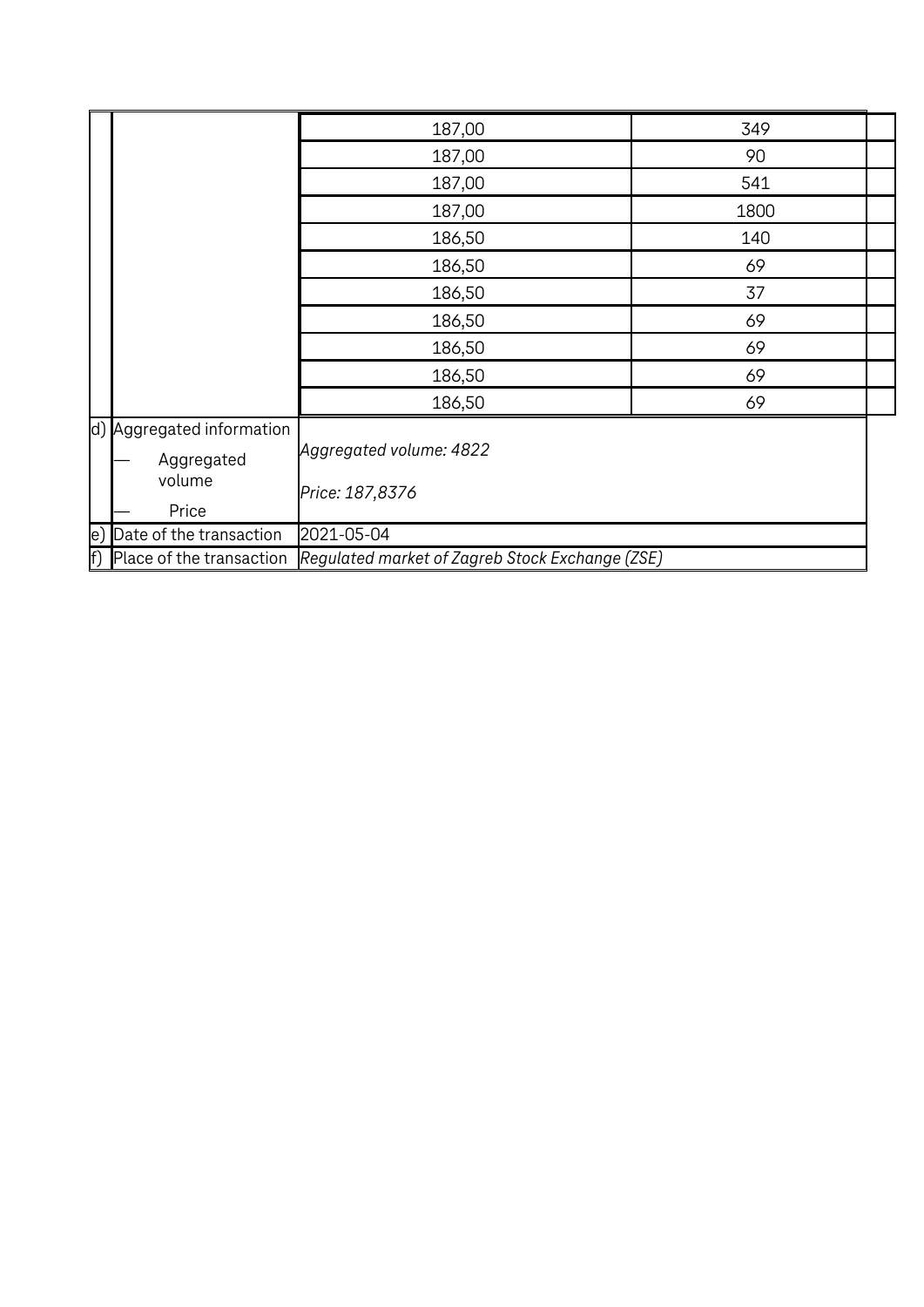**INTERKAPITAL vrijednosni papiri d.o.o.**

**Template for notification on acquisition of shares identification code HT, in the name and on behalf of Hrvatski Telekom d.d.**

| 11 | Details of the legal entity filing out the template                                                                                                                                                                       |                                                     |           |  |  |
|----|---------------------------------------------------------------------------------------------------------------------------------------------------------------------------------------------------------------------------|-----------------------------------------------------|-----------|--|--|
|    | INTERKAPITAL vrijednosni papiri d.o.o. za poslovanje vrijednosnim papirima                                                                                                                                                |                                                     |           |  |  |
|    | Registered seat: Zagreb, Masarykova 1                                                                                                                                                                                     |                                                     |           |  |  |
|    | OIB: 68481874507                                                                                                                                                                                                          |                                                     |           |  |  |
|    | MBS: 080420080                                                                                                                                                                                                            |                                                     |           |  |  |
|    | Competent Court: Commercial Court in Zagreb                                                                                                                                                                               |                                                     |           |  |  |
| 2  | Reason for the notification                                                                                                                                                                                               |                                                     |           |  |  |
|    | a) Acquisition of shares identification code HT, in the name and on behalf of Hrvatski Telekom d.d.,<br>pursuant to Contract on Brokerage Services, for the purpose of execution of the Treasury Share Buyback<br>Program |                                                     |           |  |  |
|    | b) Initial notification<br>/Amendment                                                                                                                                                                                     | <b>INITIAL NOTIFICATION</b>                         |           |  |  |
| 3  | Details of the issuer                                                                                                                                                                                                     |                                                     |           |  |  |
| a) | Name                                                                                                                                                                                                                      | Hrvatski Telekom d.d.                               |           |  |  |
|    | $b)$ LEI                                                                                                                                                                                                                  | 097900BFHJ0000029454                                |           |  |  |
| 4  | Details of the transaction(s): section to be repeated for each date and each place where<br>transactions have been conducted                                                                                              |                                                     |           |  |  |
|    | a) Description of the                                                                                                                                                                                                     | <b>Shares</b>                                       |           |  |  |
|    | financial instrument,                                                                                                                                                                                                     |                                                     |           |  |  |
|    | type of instrument                                                                                                                                                                                                        | Ordinary shares of the issuer Hrvatski Telekom d.d. |           |  |  |
|    | Identification code                                                                                                                                                                                                       |                                                     |           |  |  |
|    |                                                                                                                                                                                                                           | Identification code: HT                             |           |  |  |
|    |                                                                                                                                                                                                                           | ISIN: HRHTOORAOOO5                                  |           |  |  |
|    | b) Nature of the                                                                                                                                                                                                          | Acquisition of shares                               |           |  |  |
|    | transaction                                                                                                                                                                                                               |                                                     |           |  |  |
|    | c) $Price(s)$ and volume $(s)$                                                                                                                                                                                            | Price(s)                                            | Volume(s) |  |  |
|    |                                                                                                                                                                                                                           | 188,00                                              | 5         |  |  |
|    |                                                                                                                                                                                                                           | 188,00                                              | 69        |  |  |
|    |                                                                                                                                                                                                                           | 188,00                                              | 135       |  |  |
|    |                                                                                                                                                                                                                           | 188,00                                              | 69        |  |  |
|    |                                                                                                                                                                                                                           | 188,00                                              | 69        |  |  |
|    |                                                                                                                                                                                                                           | 188,00                                              | 69        |  |  |
|    |                                                                                                                                                                                                                           | 188,00                                              | 34        |  |  |
|    | d) Aggregated information                                                                                                                                                                                                 |                                                     |           |  |  |
|    | Aggregated<br>volume                                                                                                                                                                                                      | Aggregated volume: 450                              |           |  |  |